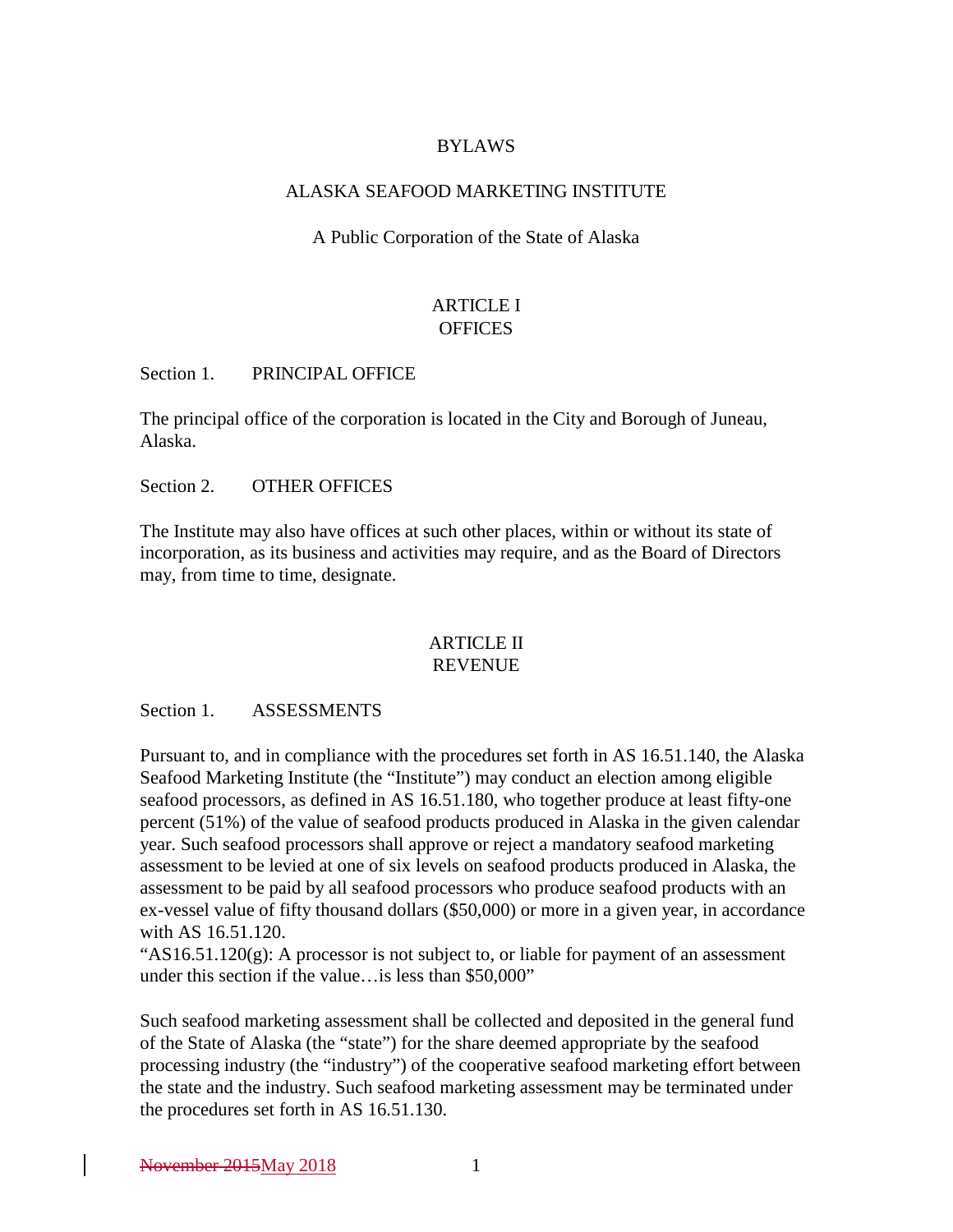#### Section 2. CONTRIBUTIONS

Pursuant to AS 16.51.090(7), the Institute may solicit and receive contributions of money. The Institute may also attempt to derive revenue from other sources, including, but not limited to, government grants and contracts, private gifts, the sale of promotional materials, and other services.

#### Section 3. EXPENDITURES

(a) The operating budget of the Institute shall be prepared and submitted in accordance with the Executive Budget Act (AS 37.07.010-37.07.130).

(b) Administrative expenditures will be kept to a minimum in accordance with a budget approved by the Board of Directors.

(c) After administrative costs, the balance of the Institute's revenue will be used to promote the sale of Alaska seafood in domestic and international markets, (and to) develop quality assurance programs. Funds may also be made available for special promotions or other purposes at the discretion of the Board of Directors.

(d) Budget planning and expenditures will take place according to the guidelines established in Article VI of these Bylaws.

#### **ARTICLE III** BOARD OF DIRECTORS

#### Section 1. NUMBER AND COMPOSITION

The management of the Institute shall be vested in a Board of Directors, consisting of seven (7) voting members, who shall be appointed by the governor of the state. The composition of the Board of Directors shall be as follows:

(a) Four (4) members of the Board of Directors shall be seafood processors, Four of which must have an annual payroll in the state in the amount of more than \$2,500,000 or more, one of the seafood processors must have an annual payroll in the state of \$50,000- \$2,500,000;

(b) Two members of the Board of Directors must be engaged in commercial fishing.

Section 2. TERM OF OFFICE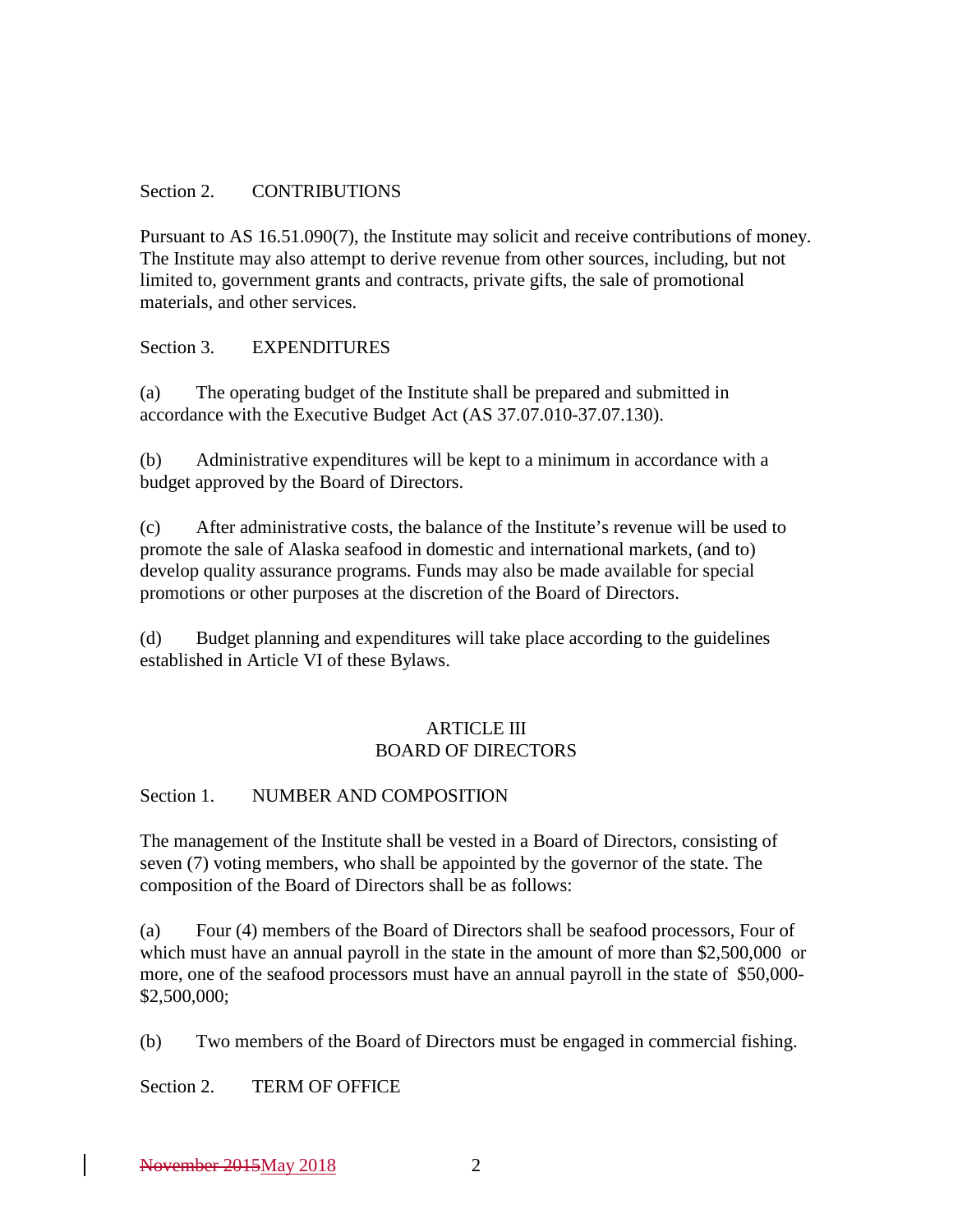The members of the Board of Directors of the Institute shall serve staggered terms of three (3) years, and an appointee to fill a vacancy shall hold office only for the balance of the term for which his or her predecessor was appointed. Initial appointments to the Board of Directors occurring other than by expiration of term shall be filled in the same manner as the original appointment, but for the unexpired term only.

### Section 3. REMOVAL AND VACANCIES

The members of the Board of Directors shall serve at the pleasure of the governor and may be removed by the governor at any time with or without cause. A vacancy on the Board of Directors occurring other than by expiration of term may be filled in the same manner as the original appointment, but for the unexpired term only.

Section 4. QUORUM

Four members of the Board of Directors shall constitute a quorum for the transaction of business and the exercise of the powers and duties of the Board of Directors.

Section 5. COMPENSATION[AT1]

Members of the Board of Directors and Committees shall receive no salary but are entitled to per diem and travel expenses authorized by law for other state boards and commissions under Alaska Statute AS 39.20.180.

Section 6. MEETINGS

Regular meetings of the Board of Directors shall be held. The board shall determine the number of times a year they meet. Meetings shall occur at the call of the Chairman, as defined in Article IV, Section (3) of these Bylaws, or upon the written request of two (2) members of the Board of Directors. Meetings shall be held at such time and place as stated in the call. The Secretary of the Institute shall provide written notice of a meeting at least ten (10) days prior thereto.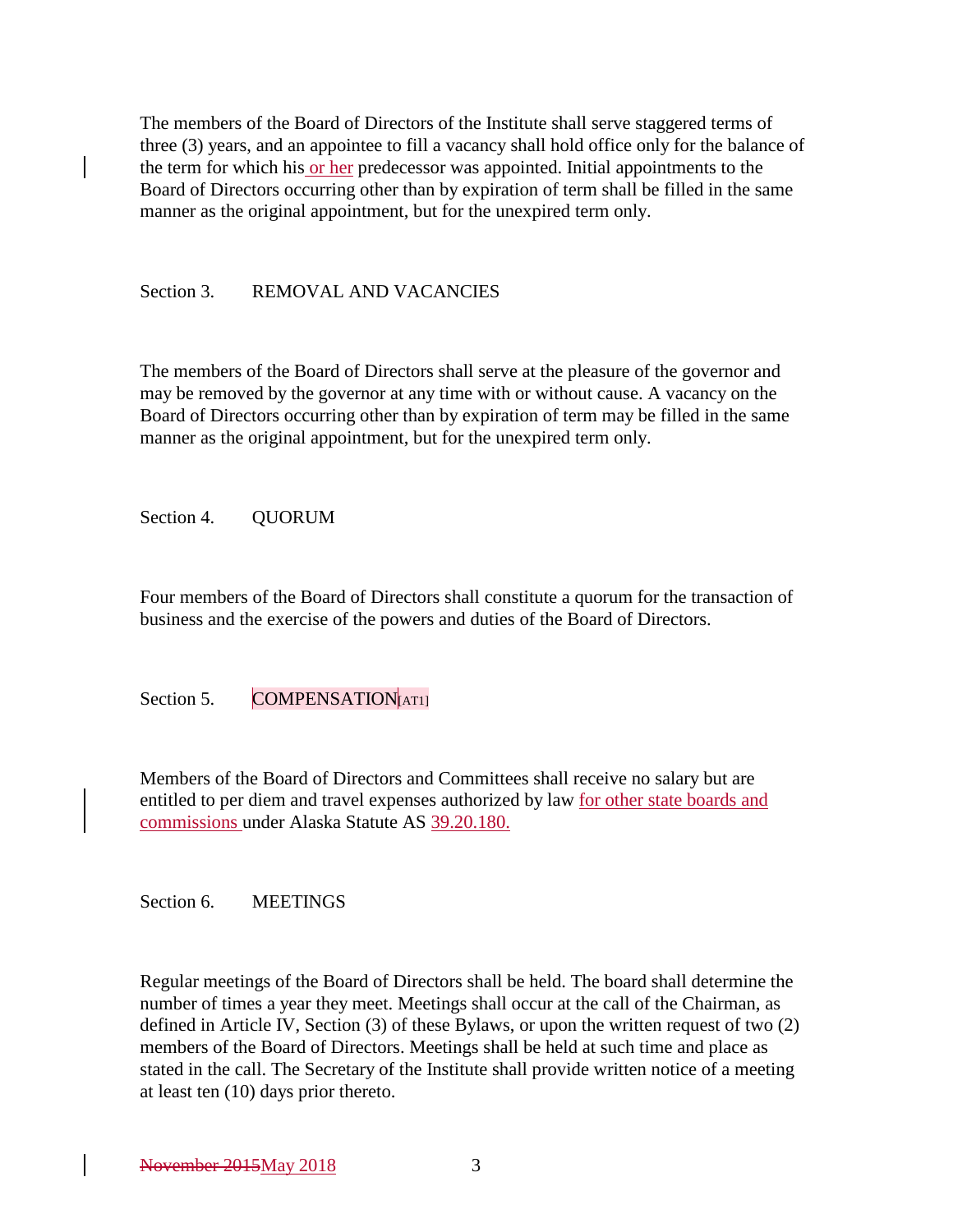#### Section 7. EMPLOYMENT OF EXECUTIVE DIRECTOR AND PERSONNEL

The Board of Directors shall employ and determine the salary of the Executive Director. The Executive Director shall be an employee of the Institute approved by the Board of Directors. The Executive Director shall receive such salary and be employed for such term and under such provisions as shall be agreed to by the Board of Directors. The Executive Director shall direct the Institute's affairs, subject to the supervision of the Chairman and the Board of Directors. The Executive Director shall be an ex officio member of all committees, but without the right to vote. The Executive Director may, with the approval of the Board of Directors, select and appoint additional employees to assist in the day to day operations of the Institute as necessary. They shall be salaried and employed for such duration as the Executive Director deems warranted. Such employees shall report to the Executive Director and carry such titles as deemed appropriate to the exercise of their duties. The Executive Director and all employees are in the exempt service of state government employees.

Section 8. POWERS[AT2]

Pursuant to AS 16.51.090, in carrying out the powers of the Institute, the Board of Directors may:

- $(a_1)$  adopt, alter, and use a corporate seal;
- (b2) prescribe, adopt, amend and repeal bylaws;
- $(e3)$  sue and be sued in the name of the Institute;
- (d4) enter into any agreements necessary to the exercise of its powers and functions;

(e5) cooperate with a public or private board, organization, or agency engaged in work or activities similar to the work or activities of the Institute, including entering into contracts for joint programs of consumer education, sales promotion, quality control, advertising and research in the production, processing, or distribution of seafood;

 $(f_0)$  conduct, or contract for, scientific research to develop and discover health, dietetic, or other uses of seafood harvested and processed in the state;

 $(g7)$  receive contributions of money from persons;

(h8) establish offices in the state and otherwise incur expenses incidental to the performance of its duties;

 $(i_2)$  appear on behalf of the Institute before boards, commissions, departments, or other agencies of municipal, state or federal government;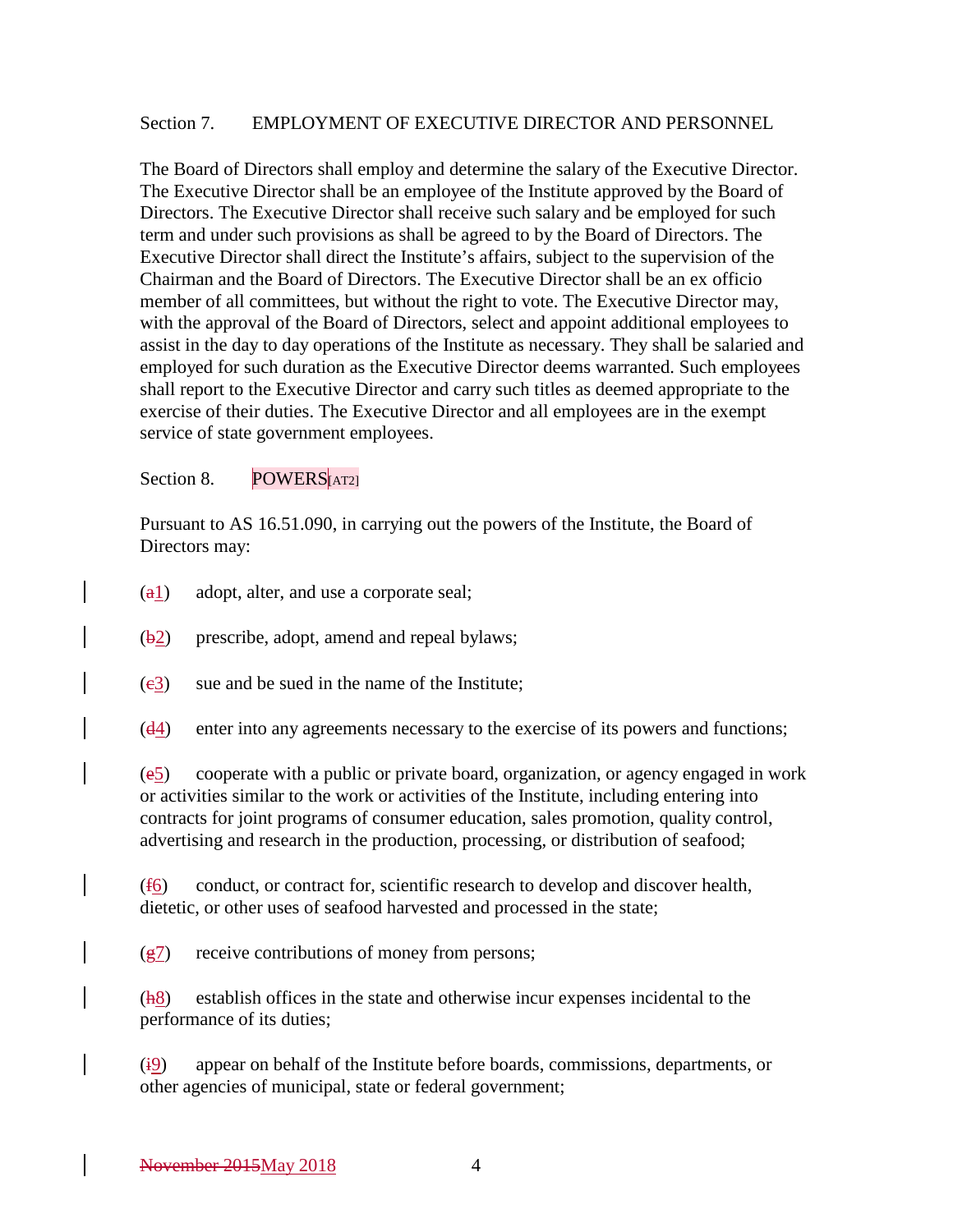$(i10)$  acquire, hold, lease, sell, or otherwise dispose of property, but such property is limited to that which is necessary to the administrative functioning of the office of the Institute;

(k11) establish and maintain one or more bank accounts for the transaction of the Institute's business;

 $\frac{112}{2}$  prepare market research and product development plans for the promotion of any species of seafood and their by-products that may be harvested in the state and processed for sale.

 $(m13)$  establish committees related to the marketing of salmon and salmon products; the board shall, to the extent practicable, appoint equal numbers of seafood processors and persons engaged in commercial fishing to the committees.

Section 9.  $DUTIES$  [AT4]

Pursuant to AS 16.51.100, the Board of Directors shall:

 $(a_1)$  conduct programs of education, research, advertising, or sales promotion designed to accomplish the purposes of the Institute;

 $(\frac{b2}{})$  promote the species of seafood and their by-products that are harvested in the state and processed for sale;

(c3) develop market-oriented quality specifications for Alaska seafoods to be used in fostering a high quality image for Alaska seafood in domestic and world markets, and adopt and distribute recommendations regarding the handling of seafood from the moment of capture to final distribution;

 $(d_4)$  prepare market research and product development plans for the promotion of the species of seafood and their by-products that are harvested in the state and processed for sale;

(e5) submit an annual report to the governor and the legislature describing the activities of the Institute;

(f6) develop marketing programs based on the "inspection" and "premium quality" seals designed unde[r AS 17.20.066](http://www.akleg.gov/basis/statutes.asp#17.20.066) [strs]and use the seals in advertising and promotion efforts of the institute.

# Section 10. PROHIBITED PROMOTION

Pursuant to AS 16.51.110, the Board of Directors may not promote or make any contract that promotes seafood by: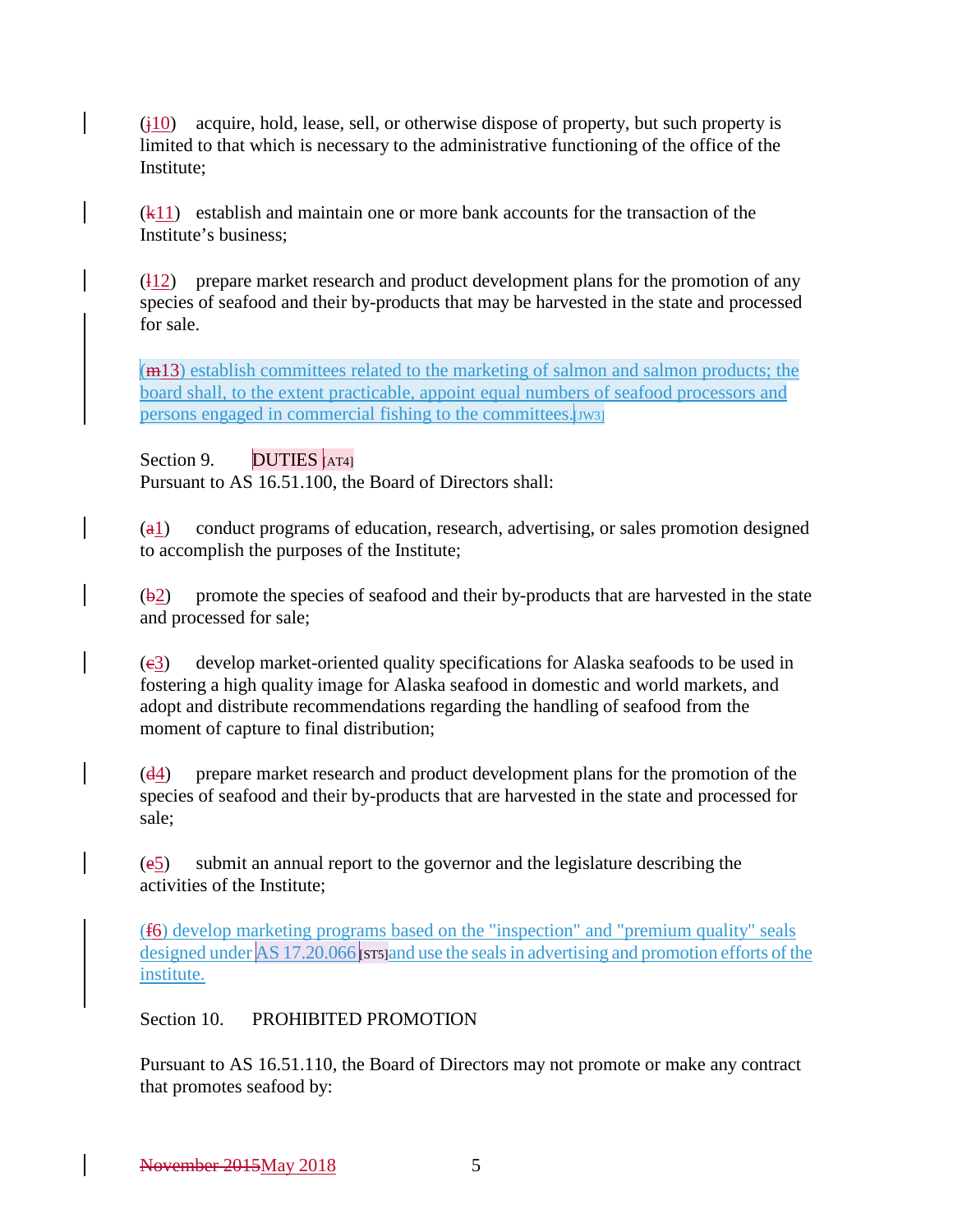- (a) geographic origin other than from the state generally;
- (b) geographic region of the state; or
- (c) specific brand name.

## ARTICLE IV

### **OFFICERS**

Section 1. NUMBER

The officers of the Institute shall be a Chairman, a Vice-Chairman, and a Secretary.

## Section 2. METHOD OF ELECTION

(a) The Chairman and Vice-Chairman shall be elected by and from the Board of Directors and shall serve a term of two years or until his or her successor is elected and qualified. Elections will be held at every other spring meeting. Nominations will be taken from the floor. An officer's term of service is not limited to a single term. A majority of a quorum present shall be necessary to elect any and all officers.

(b) The Secretary shall not be elected; the Executive Director of the Institute shall be designated as its Secretary.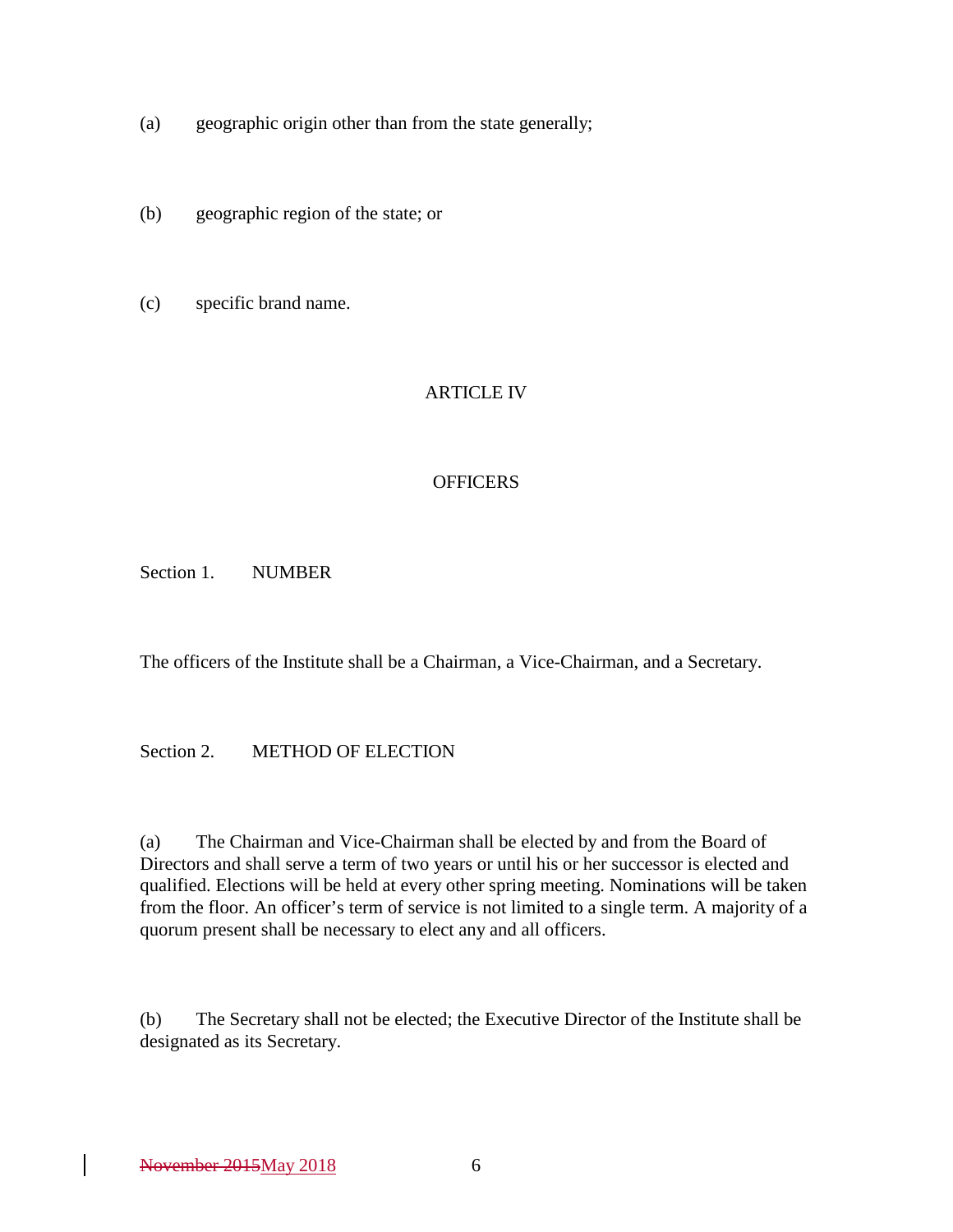#### Section 3. CHAIRMAN

The Chairman shall preside at the meetings of the Board of Directors and shall be an ex officio member, with the right to vote, of all committees. The Chairman shall, at the meetings of the Institute and such other times as he or she deems proper, communicate to the Institute or to the Board of Directors such matters and make such suggestions as may in the Chairman's opinion tend to promote the prosperity and welfare and increase the usefulness of the Institute, and shall perform such other duties as are necessarily incident to the office of Chairman, or as may specifically be delegated to him or her by the Board of Directors.

### Section 4. VICE-CHAIRMAN

During the absence or disability of the Chairman, the Vice-Chairman shall perform all of the duties of the Chairman. The Vice-Chairman shall have such other powers and discharge such duties as may be prescribed by the Board of Directors.

Section 5. SECRETARY

The Secretary shall issue required notices for all meetings; shall attend and keep minutes of all meetings of the Board of Directors; shall have charge of the corporate seal and corporate books; shall attempt to assure that all actions required of the Institute are being performed, whether such actions are to be taken by employees or other entities appointed for any given purpose of the Institute; shall make such reports and perform such other duties as are incident to the Office of Secretary, or are properly required of him or her by the Board of Directors; and shall devote his or her best efforts to forwarding the business and advancing the interests of the Institute. During the absence or disability of the Secretary, the Board of Directors may appoint a Secretary pro tem. The Executive Director will function as the Secretary.

Section 6. DELEGATION

In the case of the absence or the inability to act of any officer of the Institute and of any person herein authorized to act in his or her place, the Board of Directors may from time to time delegate the powers or duties of such officer to any other officer, director or other person whom it may select.

## Section 7. OTHER OFFICERS

The Board of Directors may appoint such other officers and agents as it shall deem necessary or expedient, who shall hold their offices from such terms and shall exercise such powers and perform such duties as shall be determined from time to time by the Board of Directors. The Board may offer ex-officio board positions to representatives from the Alaska Governor's office, the Department in which ASMI resides and the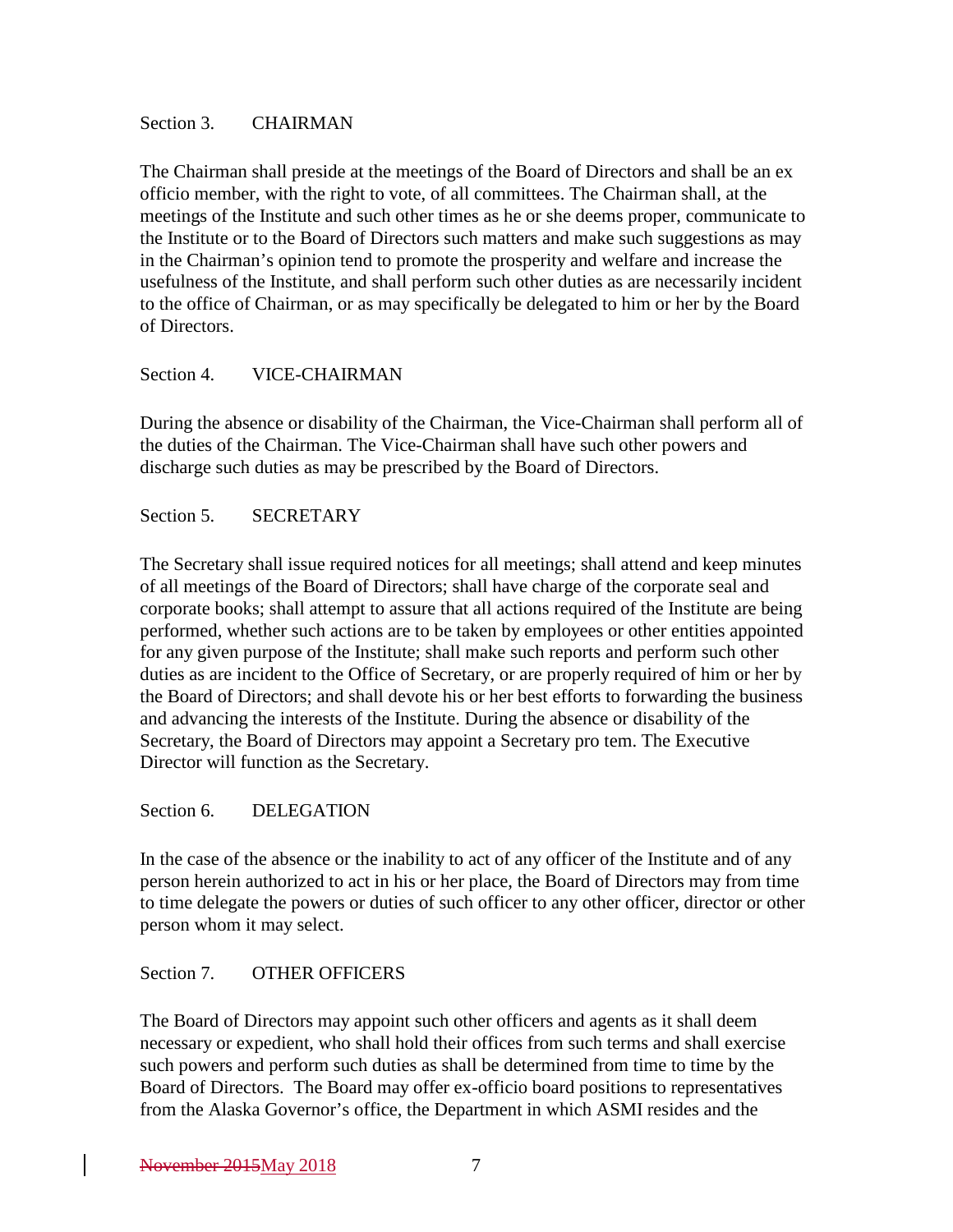Alaska State Legislature. These ex-officio members will be non-voting positions on the ASMI Board.

Section 8. VACANCIES

Vacancies in any office may be filled by the Board of Directors at any meeting of the Board.

Section 9. REMOVAL

Any officer or other agent of the Institute elected or appointed by the Board of Directors may be removed at any time, with or without cause, by the affirmative vote of a majority of the entire Board of Directors. Any such removal shall be without prejudice to the contract rights, if any, of the person so removed.

Section 10. LOANS

No loans shall be made by the Institute to any officer.

Section 11. BONDS

The Board of Directors may, by resolution, require any or all of the officers and agents of the Institute to give bonds to the Institute, with sufficient surety or sureties, conditioned for the faithful performance of the duties of their respective offices or positions, and to comply with such other conditions as may from time to time be required by the Board of Directors.

Section 12. REMUNERATION

The officers, except the Secretary, shall serve without compensation.

### ARTICLE V **COMMITTEES**

#### Section 3. SEAFOOD TECHNICAL COMMITTEE

There is hereby established a Seafood Technical Committee which shall consist of not more than fifteen (15) members, who shall be appointed by the Chairman and ratified by the Board of Directors. The Chairman, in his or her selection of appointees, shall provide for balanced representation of all sections of the industry. The Seafood Technical Committee shall study and make recommendations to the Board of Directors regarding the development of market-oriented quality specifications for Alaska seafoods to be used in developing a high quality image for Alaska seafood in domestic and world markets, and to adopt and distribute recommendations regarding the handling of seafood from the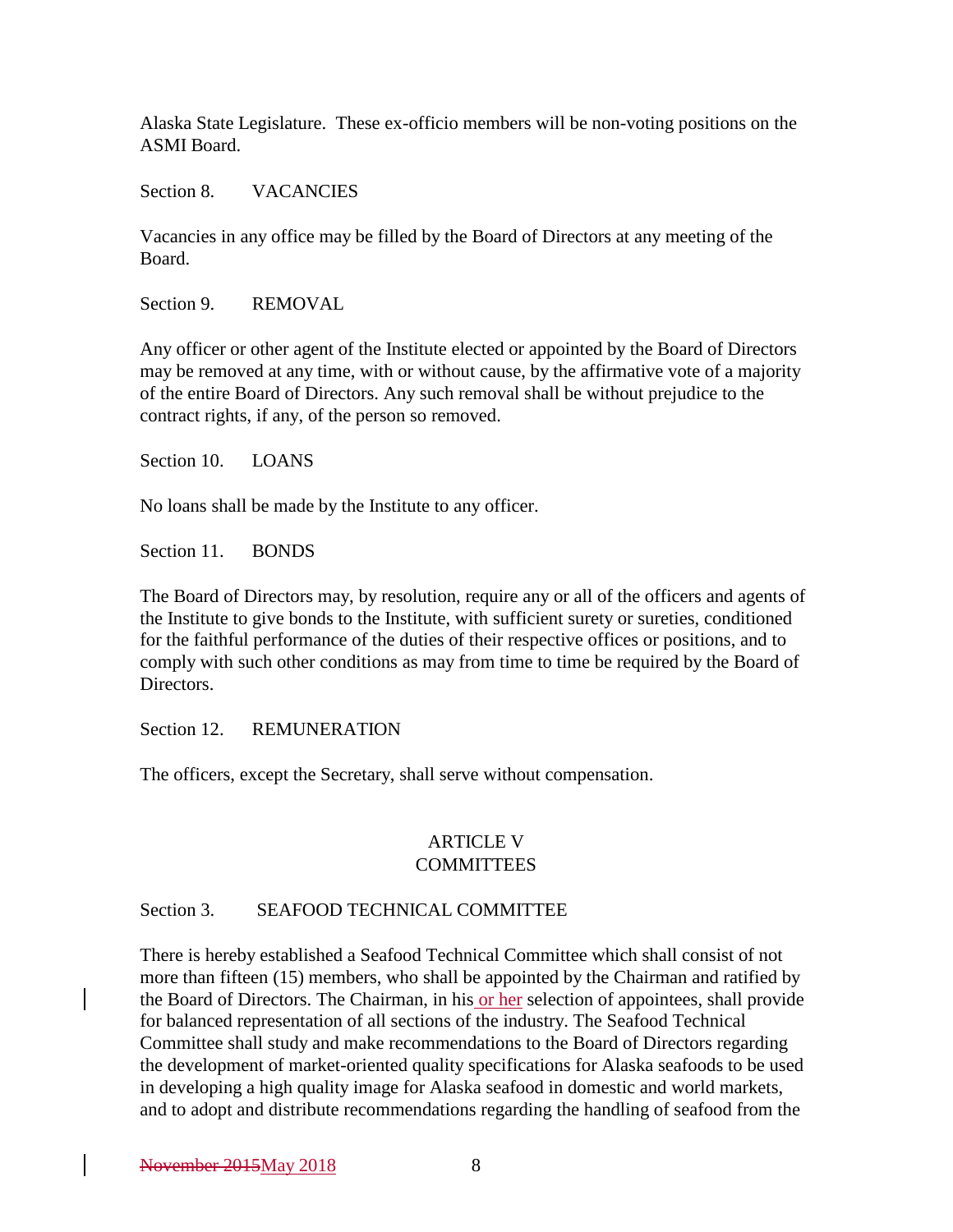moment of capture to final distribution, in accordance with Article III, Section 9 (c) of these Bylaws.

(a) There shall be established on an as-needed basis advisory sub-committees made up of Seafood Technical Committee members appointed by the Chairman of the Seafood Technical Committee, which shall report to the full Committee. Each sub-committee shall make recommendations regarding the handling and quality specifications for different species and product forms harvested in Alaska.

# Section 4. OTHER COMMITTEES AND SUB-COMMITTEES

The Board of Directors, by resolution adopted by a two-thirds majority of the directors in office, may designate and appoint such other advisory committees and sub-committees as the Board of Directors shall deem appropriate. Committee vacancies shall be filled at the discretion of the Chairman of the Board with preference given to qualified and interested board members. The committees shall have and exercise such authority as is provided for in the resolutions of the Board of Directors which establish said committees.

Section 5. GENERAL

The establishment, designation or appointment of any committee and the delegation thereto of authority shall not operate to relieve the Board of Directors, or any individual director, of any responsibility imposed upon it or himhim or her by law. Each committee so established, designated or appointed shall keep regular minutes of the transactions of its meetings and shall cause such minutes to be recorded in books kept for that purpose in the office of the Institute.

# Section 6. QUORUM OF COMMITTEES

A majority of any committee shall constitute a quorum for the transaction of business, unless any committee shall, by a majority vote of its entire membership, decide otherwise.

# Section 7. APPOINTMENT OF COMMITTEE CHAIRMEN AND VACANCIES ON COMMITTEES

Committee members shall elect committee chairs. Chairs shall serve a 2-year term. The chairs can serve more than one term provided the terms are not contiguous. The Board Chairman shall designate replacements to fill any vacancy on any committee; any such replacements shall be ratified by the Board of Directors at the next meeting of the Board of Directors.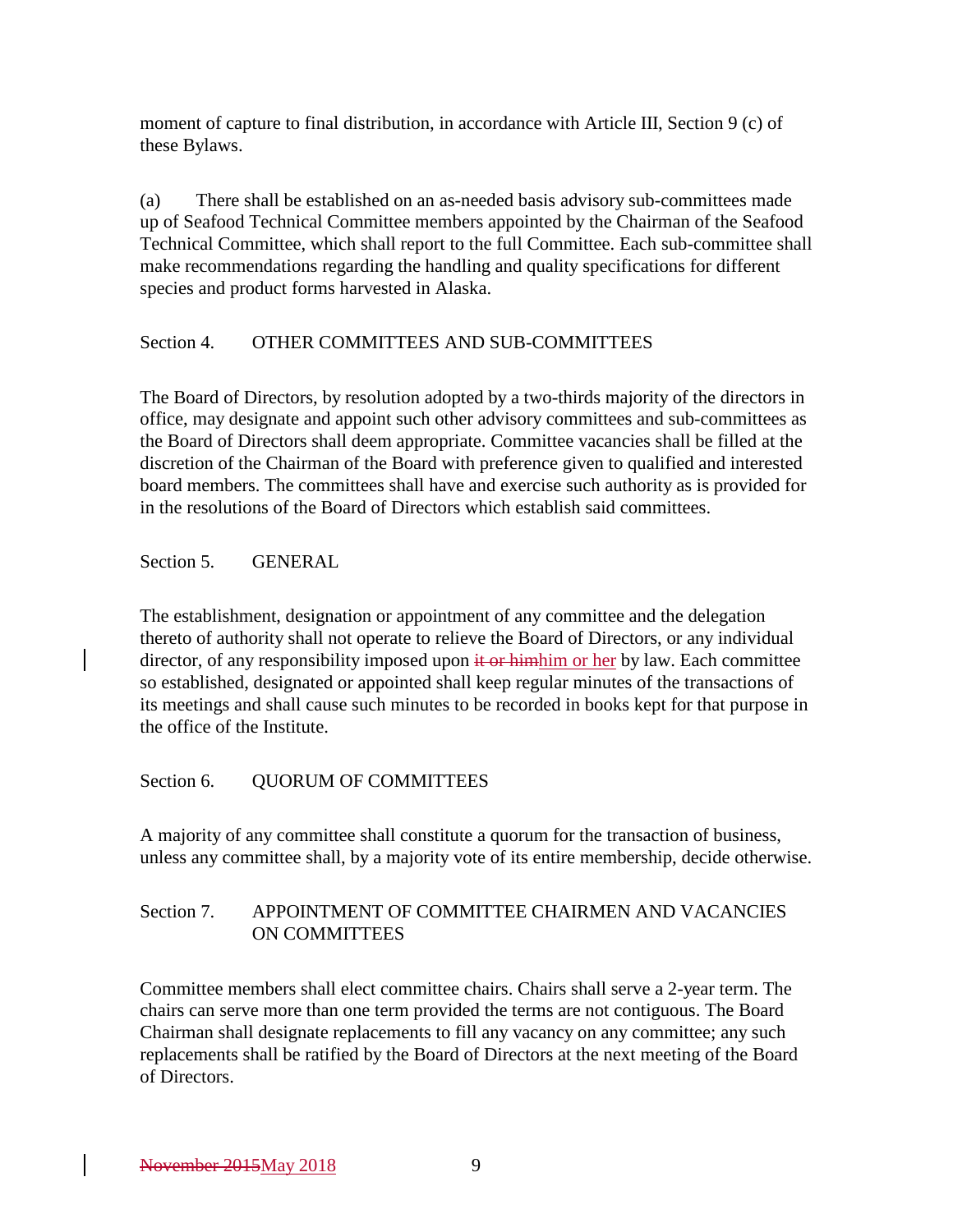### ARTICLE VI BUDGETING AND EXPENDITURE CONTROL

#### Section 1. ANNUAL BUDGETING

The Executive Director shall present to the Board of Directors the proposed budget for a given fiscal year in advance of submission of the Institute's total budget to the Legislature for authorization of expenditure of state funds. The Board shall take action to approve the submission to the Legislature.

#### Section 2. EXPENDITURE CONTROL

It shall be the responsibility of the Executive Director to approve all expenditures of Institute funds in accordance with the budgets approved by the Board of Directors

### Section 3. EXPENDITURE REPORTING

The Executive Director shall establish a system to provide a monthly report of all expenditures, to show all budget categories as approved by the Board of Directors, with authorization level, funds expended, and balance remaining. Quarterly, the expenditure report shall also list funds obligated and show projections of full annual expenses for all budget categories. Financial reports shall be provided to the Board of Directors at each meeting and quarterly reports to all directors.

# ARTICLE VII

# SEAL

The Seal of the Institute shall be in such form and bear such inscription as may be adopted by resolution of the Board of Directors.

# ARTICLE VIII LIMITATION OF LIABILITY AND INDEMNIFICATION

No member of the Board of Directors shall, solely by reason of being or having been a director, be subject to any liability to any party in connection with the property or affairs of the Institute. The Institute shall indemnify present and former directors of the Institute, their representatives and present and former officers of the Institute against all claims, liabilities, and reasonable legal and other expenses of defense, whether such claims proceed to judgment or are settled or otherwise brought to a conclusion, to which the same may become subject solely by reason of being or having been a director, such representative or officer. The rights accruing under this Article VIII shall not exclude any other rights to which such director or officer may be lawfully entitled, nor shall anything